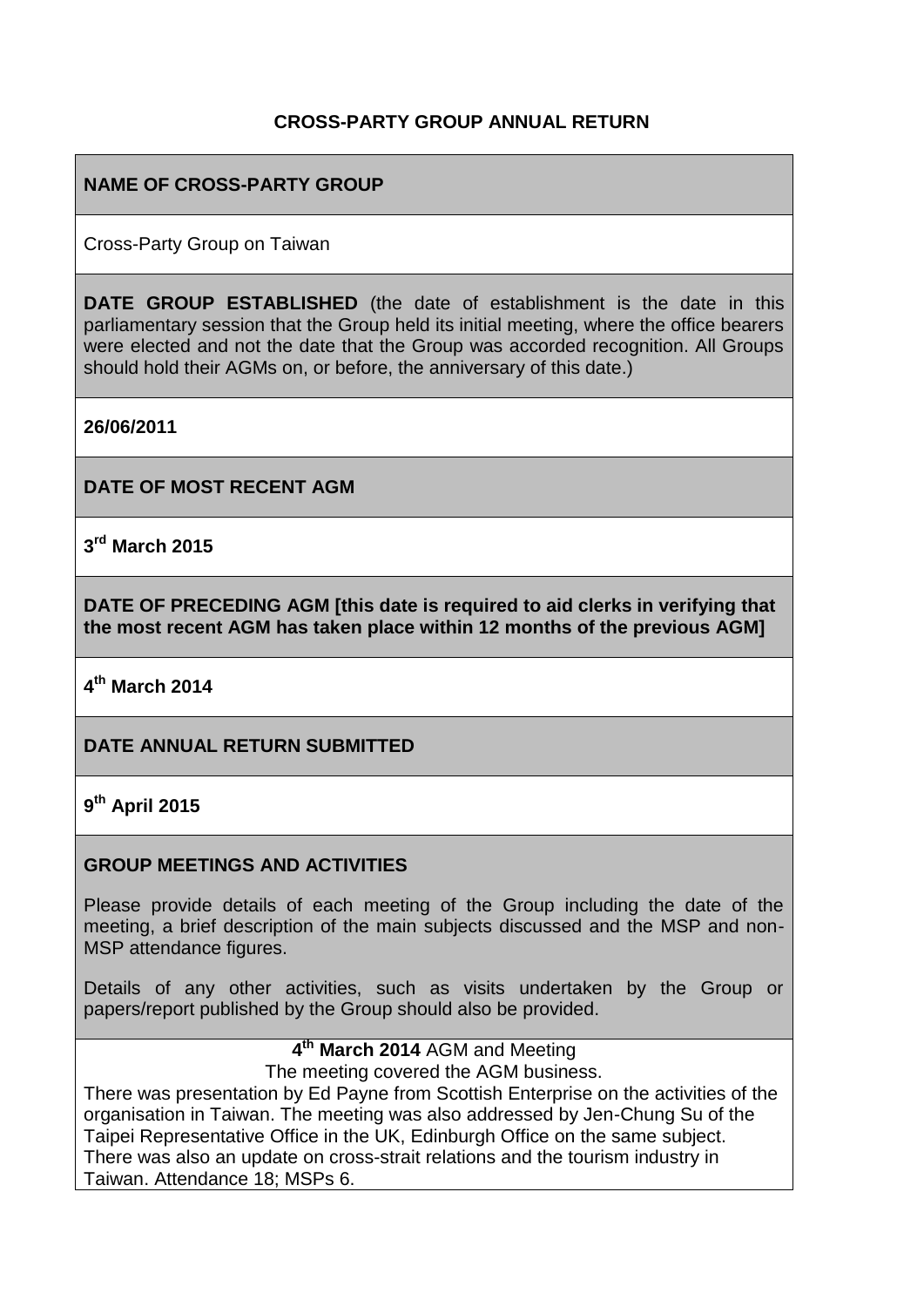#### **3 rd June 2014** Informal meeting

Presentation by Ting-Tong Chang winner of the Creative Initiative Award of the Edinburgh Sculpture Workshop and artist in residence. Jen-Chung Su also updated the meeting on developments on tourism in Taiwan and the Youth Mobility Scheme. Attendance 15, MSP 1

## **29th October** Meeting

Presentation by Dr Kevin McLoughlin, Principal Curator, East and Central Asia Department of World Cultures, National Museums Scotland, on the subject of the loan of an oracle bone to the National Palace Museum, Taipei. Meeting agreed to invite a representative from Visit Scotland to the next meeting. Attendance 17, MSPs 2

Taiwan Visit by MSPs to discuss cultural and trade links between Scotland and Taiwan – 5 MSPs attended.

#### **MSP MEMBERS OF THE GROUP**

Please provide names and party designation of all MSP members of the Group.

Colin Keir SNP

Margaret Mitchell CON

Richard Simpson LAB

Christine Grahame SNP

Clare Adamson SNP

Jim Hume LIBDEM

David Stewart LAB

Jamie McGrigor CON

John Lamont CON

Jim Eadie SNP

Mary Fee LAB

Neil Bibby LAB

#### **NON-MSP MEMBERS OF THE GROUP**

For organisational members please provide only the name of the organisation, it is not necessary to provide the name(s) of individuals who may represent the organisation at meetings of the Group.

| Individuals | Hsin-Yen Lai - Secretary |
|-------------|--------------------------|
|             | Selena Chih-Han Chang    |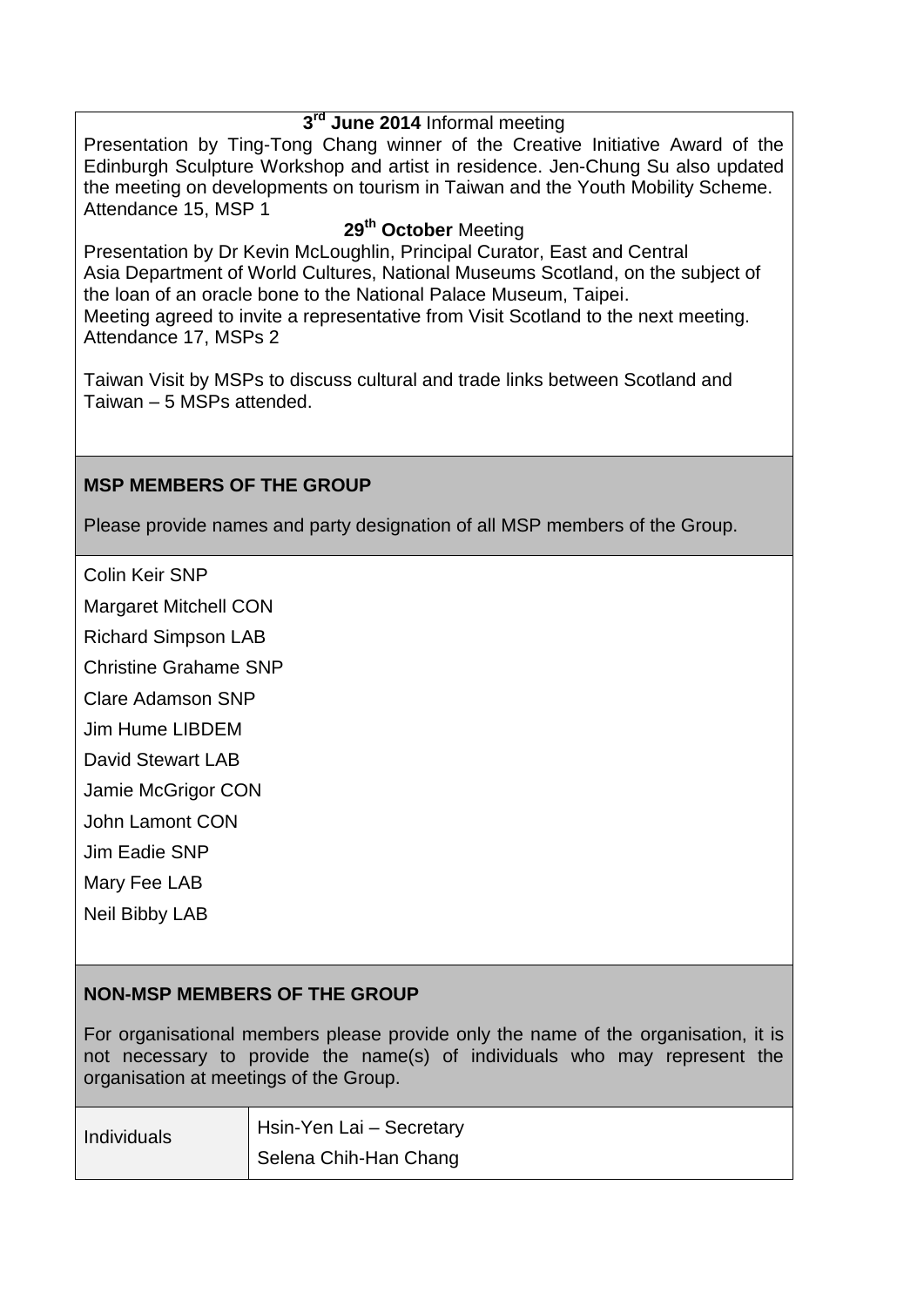| Alex MacKinnon            |
|---------------------------|
| Angel Lin                 |
| <b>Brian McLeish</b>      |
| <b>Candy Lotus</b>        |
| Chen Burger               |
| Chen Yen Fa               |
| Chia Ling Yang            |
| Chimin Wu                 |
| Chiu Wen Hsiung           |
| <b>Craig Ballard</b>      |
| Deirdre Kinloch Anderson  |
| <b>Donald Anderson</b>    |
| Douglas Kinloch Anderson  |
| Klaus Staubermann         |
| Gari Donn                 |
| Hung-Chieh Chang          |
| <b>Ellie Casson</b>       |
| <b>Emma Wheater</b>       |
| Eric Milligan             |
| Hsien-Lin Ro              |
| lan Irvin                 |
| lan McKee                 |
| <b>Isabella Morton</b>    |
| Jack Lin                  |
| Jenny and Stanley Yau     |
| Jhenyi Wu                 |
| Jim Ramage                |
| John Kinloch Anderson     |
| John Leighton             |
| Kevin McLoughlin          |
| Li Feng Su                |
| <b>Lindsey Low</b>        |
| Lisa Hsu                  |
| <b>Lord Andrew Hardie</b> |
| <b>Martin Bell</b>        |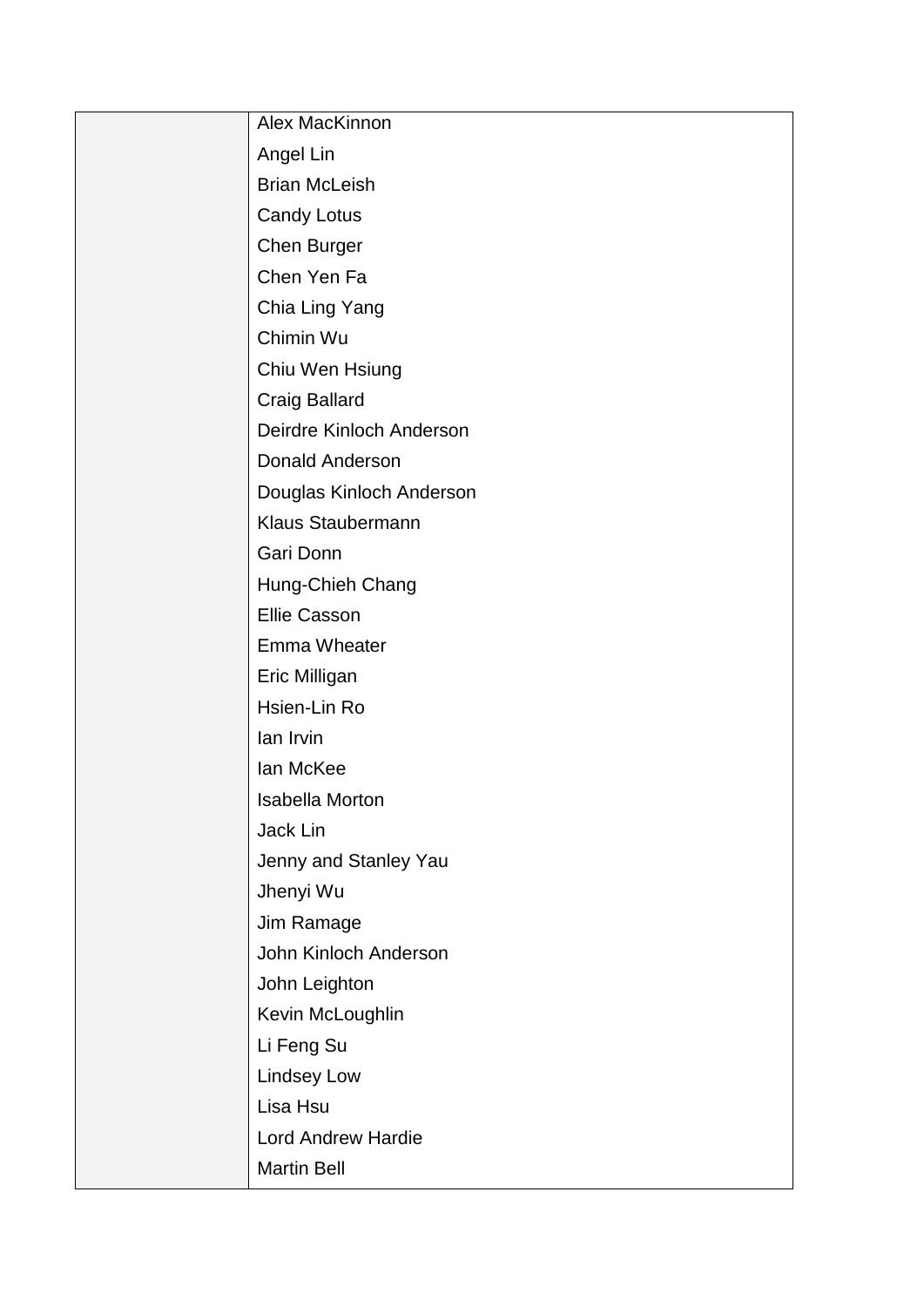|               | <b>Martin Hunt</b>                                         |
|---------------|------------------------------------------------------------|
|               | Maya Lu Luna Schumacher-Lu                                 |
|               | Martino Chan                                               |
|               | Mei Jung Fu                                                |
|               | <b>Michael Bates</b>                                       |
|               | <b>Michael Clarke</b>                                      |
|               | Owen Kelly                                                 |
|               | Peter Chen                                                 |
|               | Raffkas Liu                                                |
|               | <b>Robert Mitchell</b>                                     |
|               | Roger Huang                                                |
|               | Simon Chiu                                                 |
|               | Siobhan Paterson                                           |
|               | Stephen Blackmore                                          |
|               | <b>Steve Cardownie</b>                                     |
|               | Thomas Lee                                                 |
|               | Tony A.T. Shek                                             |
|               | Tuang Jung Lee                                             |
|               | Wei Lee Ger                                                |
|               | Wei Sheng Hong                                             |
|               | Wingsie Ng                                                 |
|               | Winston WuYen Yi Lee                                       |
|               | <b>Yi Chiao Chung</b>                                      |
|               | Mark Hughes                                                |
|               | <b>Andrew Ewan</b>                                         |
|               | Rob Munn                                                   |
| Organisations | Taipei Representative Office in the U.K., Edinburgh Office |
|               | <b>National Museums Scotland</b>                           |

## **GROUP OFFICE BEARERS**

Please provide names for all office bearers. The minimum requirement is that two of the office bearers are MSPs and one of these is Convener – beyond this it is a matter for the Group to decide upon the office bearers it wishes to have. It is permissible to have more than one individual elected to each office, for example, coconveners or multiple deputy conveners.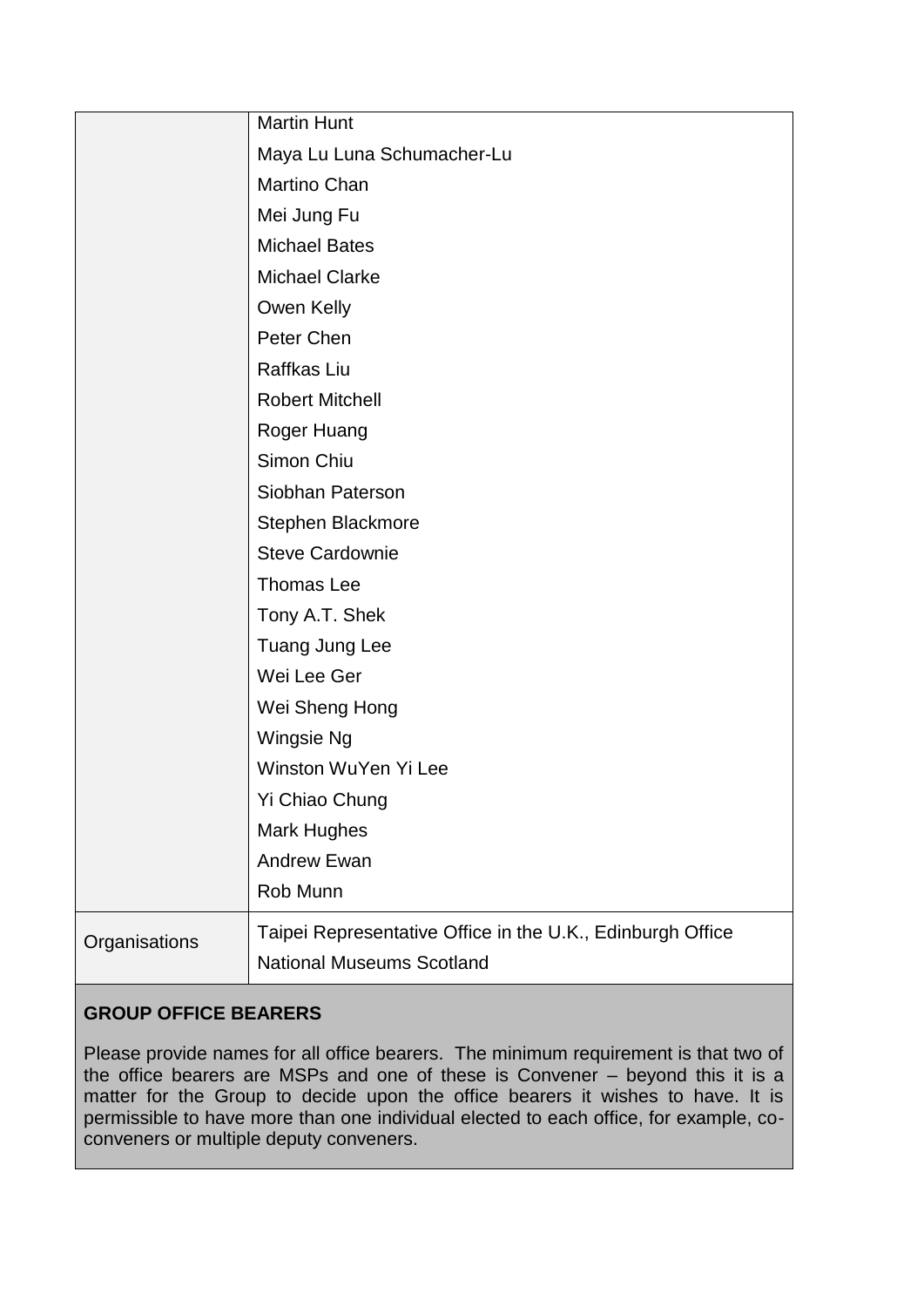| Convener               | Co-Convener Colin Keir MSP,        |
|------------------------|------------------------------------|
|                        | Co-Convener Margaret Mitchell MSP, |
|                        | Co-Convener Richard Simpson MSP    |
| <b>Deputy Convener</b> |                                    |
| Secretary              | Mr Hsin-Yen Lai                    |
| <b>Treasurer</b>       |                                    |

## **FINANCIAL BENEFITS OR OTHER BENEFITS RECEIVED BY THE GROUP**

Please provide details of any financial or material benefit(s) received from a single source in a calendar year which has a value, either singly or cumulatively, of more than £500. This includes donations, gifts, hospitality or visits and material assistance such as secretariat support.

Details of material support should include the name of the individual providing support, the value of this support over the year, an estimate of the time spent providing this support and the name of the organisation that this individual is employed by / affiliated to in providing this support.

Groups should provide details of the date on which the benefit was received, the value of the benefit and a brief description of the benefit.

If the Group is not disclosing any financial information please tick the box to confirm that the Group has considered the support received, but concluded it totalled under the threshold for disclosure (£500).  $\vert$   $\,$  **x** 

## **SUBSCRIPTION CHARGED BY THE GROUP**

Please provide details of the amount charged and the purpose for which the subscription is intended to be used.

n/a

## **CONVENER CONTACT DETAILS**

Name Colin Keir MSP, Margaret Mitchell MSP, Richard Simpson MSP